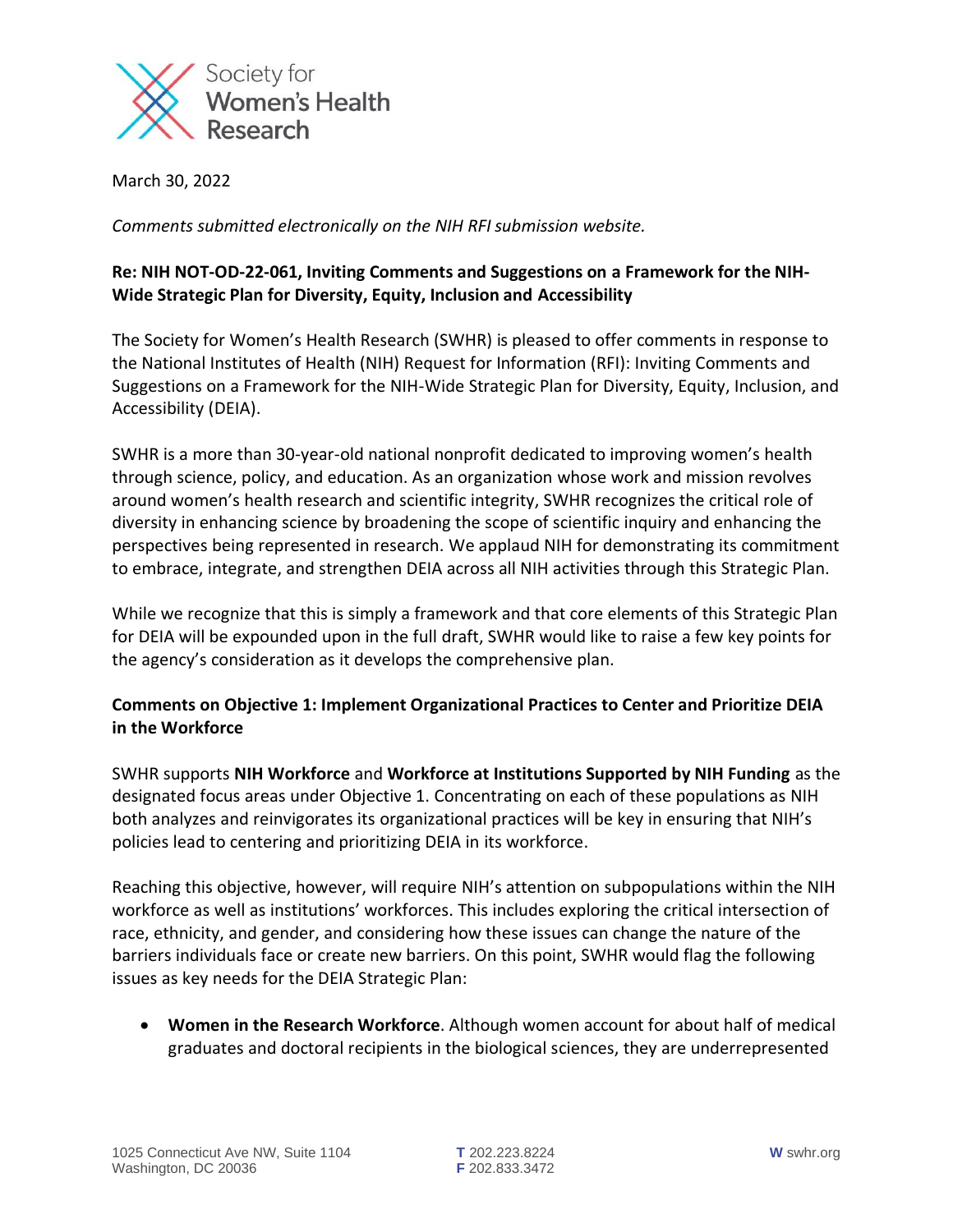at all levels of leadership in the biomedical field.<sup>1</sup> Women in research earn less,<sup>2</sup> receive less funding at the beginning of their careers, $3$  and are cited less frequently.<sup>4</sup> Women are also more likely to switch to part-time work, change careers, or leave the workforce. Furthermore, women disproportionately face sexual harassment and discrimination.<sup>5,6</sup>

Disparities are even greater for women of color, who encounter both significant racial and gender biases. These biases can present differently, but have a detrimental impact on those forced to confront them. For example, Black women are significantly more likely to report having to provide more evidence of competence to prove themselves to colleagues, and Latinas are more frequently perceived as "angry" or "emotional." Black women are also more likely to report feeling isolated in their work environment.<sup>7</sup>

• **Scientists of Color**. Recent scientific communications suggest that racial disparities in NIH R01 funding can significantly and negatively affect the careers of faculty members and scientists of color. While white men and women are about as likely to receive an R01 award, Asian women and Black women are significantly less likely to receive the same funding.<sup>8</sup> Among certain fields, the disparities become even more striking. For example, in 2019, female surgeons received NIH grants at significantly lower rates than male colleagues, and no Black or Hispanic women surgeons received R01s or equivalent awards.<sup>9</sup> SWHR encourages NIH to specifically address the barriers facing scientists of color within the NIH, including investigating and defining these barriers and creating and implementing policies that will address these disparities.

## **Comments on Objective 2: Grow and Sustain DEIA Through Structural and Cultural Change**

SWHR believes the sections identified under Objective 2—**Stewardship, Partnerships and Engagements, Accountability and Confidence, and Management and Operations**—cover the right range of areas to achieve cultural change. Yet, how NIH builds on each of these areas will be critical for determining success.

<sup>8</sup> Ginther, Kahn, & Schaffer (2016). Gender, race/ethnicity, and NIH R01 research awards: Is there evidence of a double bind for women of color? Academic Medicine, 91(8). Doi: 10.1097/aCm.0000000000001278

<sup>&</sup>lt;sup>1</sup> Clayton et al. Women's Careers in Biomedical Sciences: Implications for the Economy, Scientific Discovery, and Women's Health. Journal of Women's Health, 2017. doi: 10.1089/jwh.2016.6012

<sup>&</sup>lt;sup>2</sup> Scientists' salary data highlight US\$18,000 gender pay gap. Nature. January 22, 2019.

<sup>3</sup> Sege, Nykiel-Bub, Selk. Sex Differences in Institutional Support for Junior Biomedical Researchers. JAMA. 2015; 314(11): 1175-1177. doi: 10.1001/jama.2015.8517

<sup>4</sup> Why women are cited less often in research than men. The Hill. December 17, 2019.

<sup>5</sup> Sexual harassment of women: Climate, culture, and consequences. National Academies (2018).

<sup>6</sup> Funk and Parker. Women and Men in STEM Often at Odds Over Workplace Equity. Pew Research Center. January 2018. [https://www.pewresearch.org/social-trends/2018/01/09/women-and-men-in-stem-often-at-odds-over](https://www.pewresearch.org/social-trends/2018/01/09/women-and-men-in-stem-often-at-odds-over-workplace-equity/)[workplace-equity/](https://www.pewresearch.org/social-trends/2018/01/09/women-and-men-in-stem-often-at-odds-over-workplace-equity/)

<sup>7</sup> Williams, Phillips, & Hall (2014). Tools for change: Boosting the retention of women in the STEM pipeline. UC Hastings College of the Law. [https://worklifelaw.org/publications/Double-Jeopardy-Report\\_v6\\_full\\_web-sm.pdf](https://worklifelaw.org/publications/Double-Jeopardy-Report_v6_full_web-sm.pdf)

<sup>9</sup> Lewit, Black, & Camp. (2020). Association of sex and race/ethnicity with National Institutes of Health funding of surgeon-scientists. JAMA Surg. 2021; 156(21), 19507. Doi: 10.1001/jamasurg.2020.5016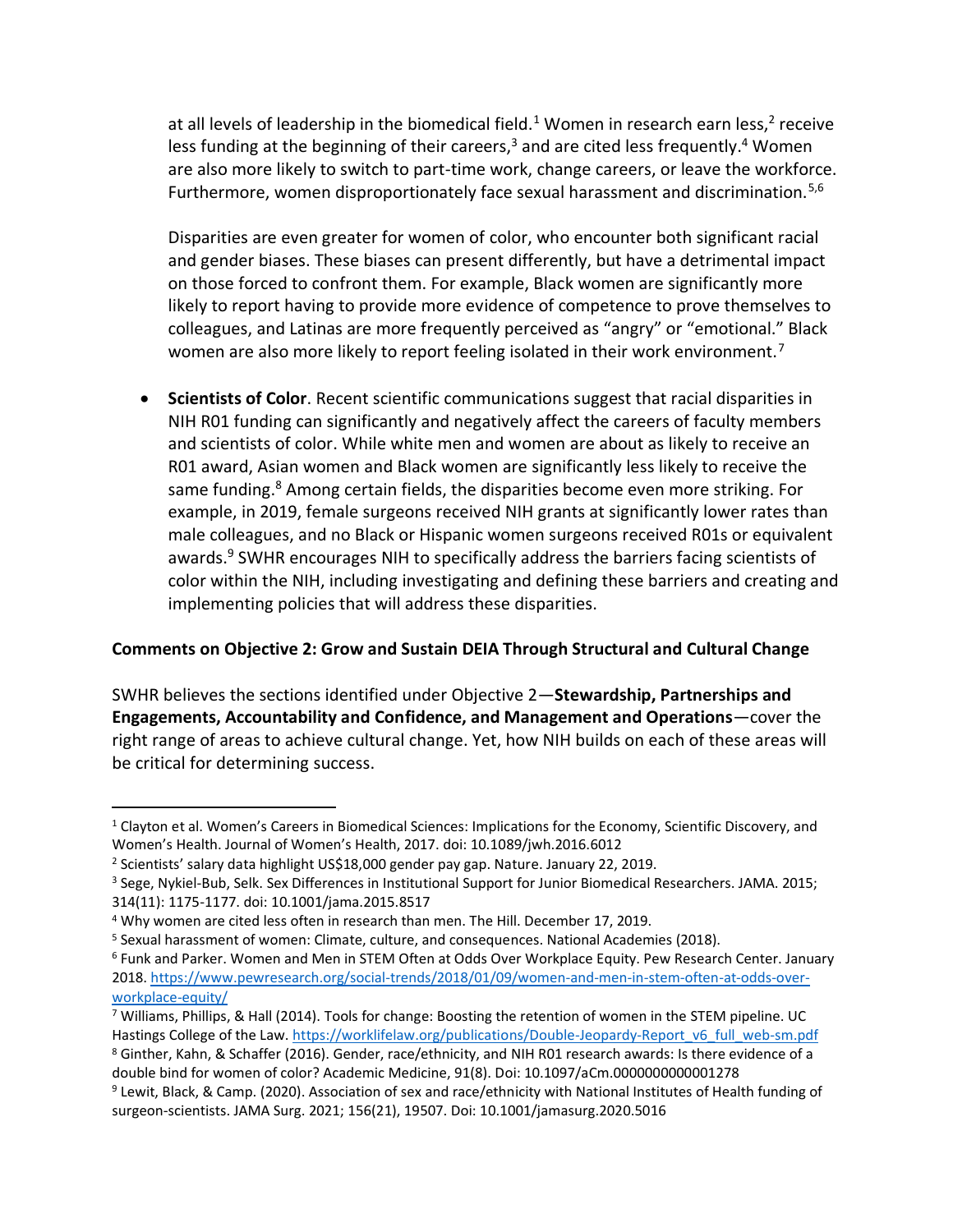To build trust among stakeholders and ensure appropriate groundwork is undertaken, SWHR encourages NIH to continue reflecting on how its past policies and culture may have affected workforce growth and retention and how policies can be strengthened to ensure greater diversity and equity within review panels, in funding NIH awards, and in ensuring a representative biomedical research workforce.

In addition, SWHR encourages NIH to more strategically consider the roles of sex and gender and sexual and gender minorities. This includes not only analyzing how the current landscape may affect different populations—including how implicit or subconscious bias and harassment against LGBTQ and other populations may serve as a barrier to advancement—but also ensuring that future policies at NIH resolve the unique disparities faced by these populations in order to create a truly inclusive and welcoming workforce.

Finally, there are important considerations for enhancing recruitment and developing and rewarding practices specifically among women, who face unique challenges within the research workforce. A 2019 paper by Alfred, Ray, and Johnson highlights broad barriers that affect women and women of color in STEM:<sup>10</sup>

- *The effect of stereotyping, societal influences, and institutional influences throughout pre-college, college, and postgraduate studies.*
- *Isolation within the workforce and lack of inherent support systems.* Negative experiences, including feelings of tokenism, alienation, and a lack of support, can derail long-term aspirations and cause some women to leave the field. Women who stay in the workforce are vulnerable to harassment and discrimination, and peer networks are often found to be unwelcoming.
- *Disproportionate burdens from balancing career/caregiving responsibilities.* At work, women are expected to take on more service hours, provide more student mentorship, and engage in more administrative duties, while facing caregiving responsibilities at home. Emotional support, mentorship, and administrative responsibilities are not often reflected on a CV or incorporated in reviews.

It will be vital for NIH to carefully consider systemic barriers that affect women at each step of their careers, implement methods aimed at overcoming these obstacles, and create and foster safe training and work environments, which involves continuing its work to prevent and address harassment based on sex, gender, or race/ethnicity and ensure that reporting mechanisms, independent investigations of complaints, and consequences for harassment are continually communicated and emphasized.

<sup>&</sup>lt;sup>10</sup> Alfred, Ray, & Johnson (2019). Advancing women of color in STEM: An imperative for US global competitiveness. Advances in Developing Human Resources, 21(1), 114-32. Doi: 10.1177/1523422318814551